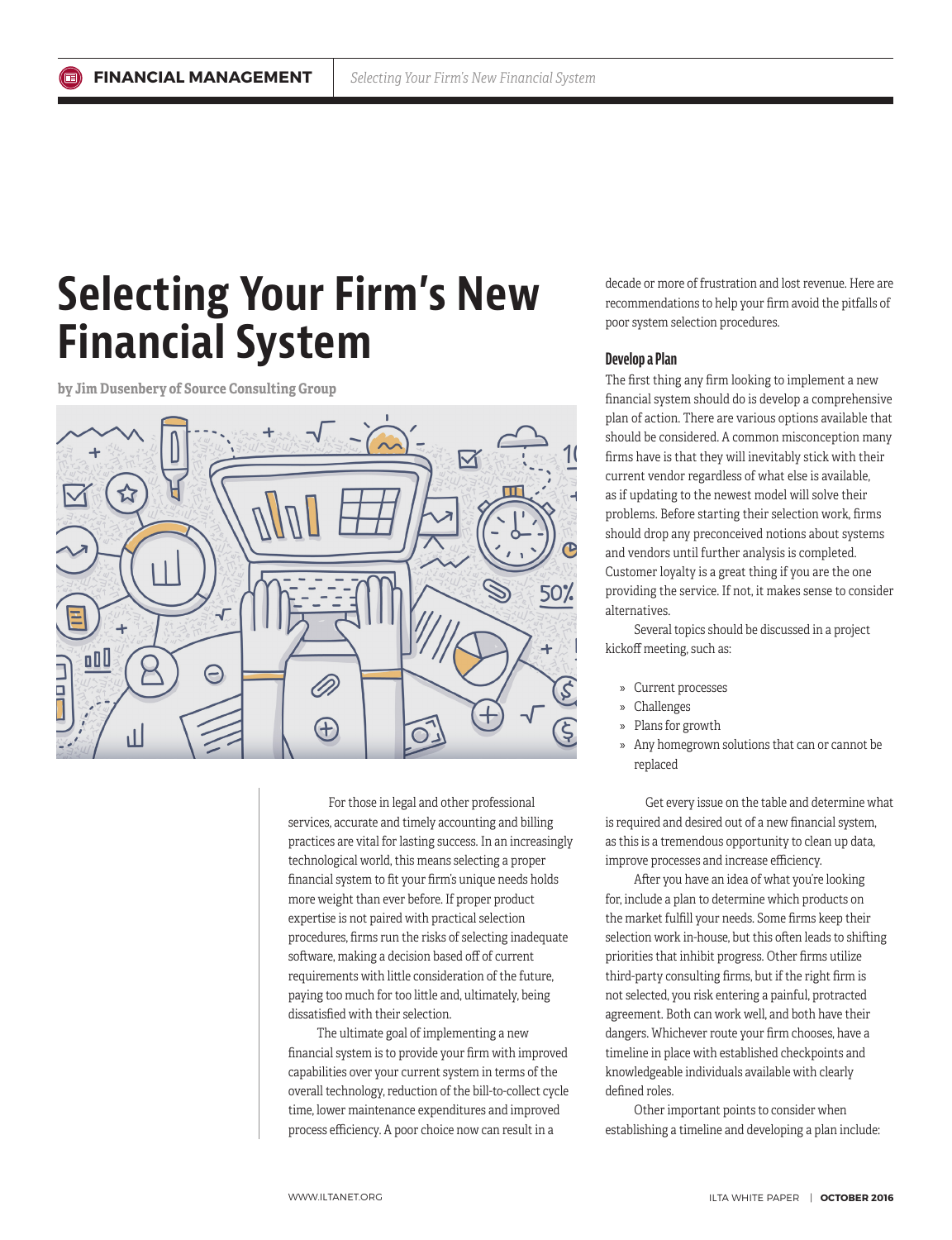Your firm needs to know what kinds of questions to ask vendors regarding things like functionality, pricing, capabilities and future support.

- » If your firm cannot afford a long implementation, certain software might not be for you.
- » Schedule vendor demonstrations in your timeline to get definitive explanations of the capabilities of different software instead of relying on what you have heard about various products.
- » Throughout the selection process, document everything. Thorough documentation is convenient when the time comes to explain to management why you believe certain products are better than others. This can include score cards, evaluation forms, price comparison documentation and/or a comprehensive selection report comprising decision points that led to the product selection.
- » Define a target date for reaching a decision. Some firms begin selection work only to put it off for another year.



# **Identify Needs**

Distinguishing between wants and needs can be a tricky process, especially when working with people who have settled into their routines. Just because your firm's old software performed a function one way does not mean it was the best way. It is common for people to be averse to change; it is uncommon to find individuals capable of implementing change smoothly. Having the proper product expertise available to you is instrumental when identifying necessities over desires.

Once requirements are determined and various product offerings are analyzed against these needs, weigh your firm's needs and compare the software. Products will inevitably have features your firm requires, but miss others. In some circumstances, a combination of solutions might be appropriate.

## **Working with System Vendors**

We don't know what we don't know. When working with system vendors, it pays to know what to ask, just as it pays to demand in-depth answers. Your firm needs to know what kinds of questions to ask vendors regarding functionality, pricing, capabilities and future support, and your firm must be able to ask in a detailed way. If your firm asks for "X," but the vendor interprets "X" as "Y," they might think they supply "X" when they don't.

In a real-world example, you might ask a vendor if their software can accommodate multiple languages, and the vendor might say yes. However, if you specifically ask whether their product can accommodate character languages, such as Japanese or Chinese, you might receive a different answer. A vendor should explain comprehensively the specific process that "X" represents.

A high level of detail should be visible in vendor demonstrations as well. If a vendor treats the demonstration as simply another 90-minute performance, this should raise red flags. The demonstrations should give you a clear look into the system, and the presenter should answer your questions in depth during the session. If they need to get back to you on an item, make sure the issue is addressed, and pay attention to how quickly they respond.